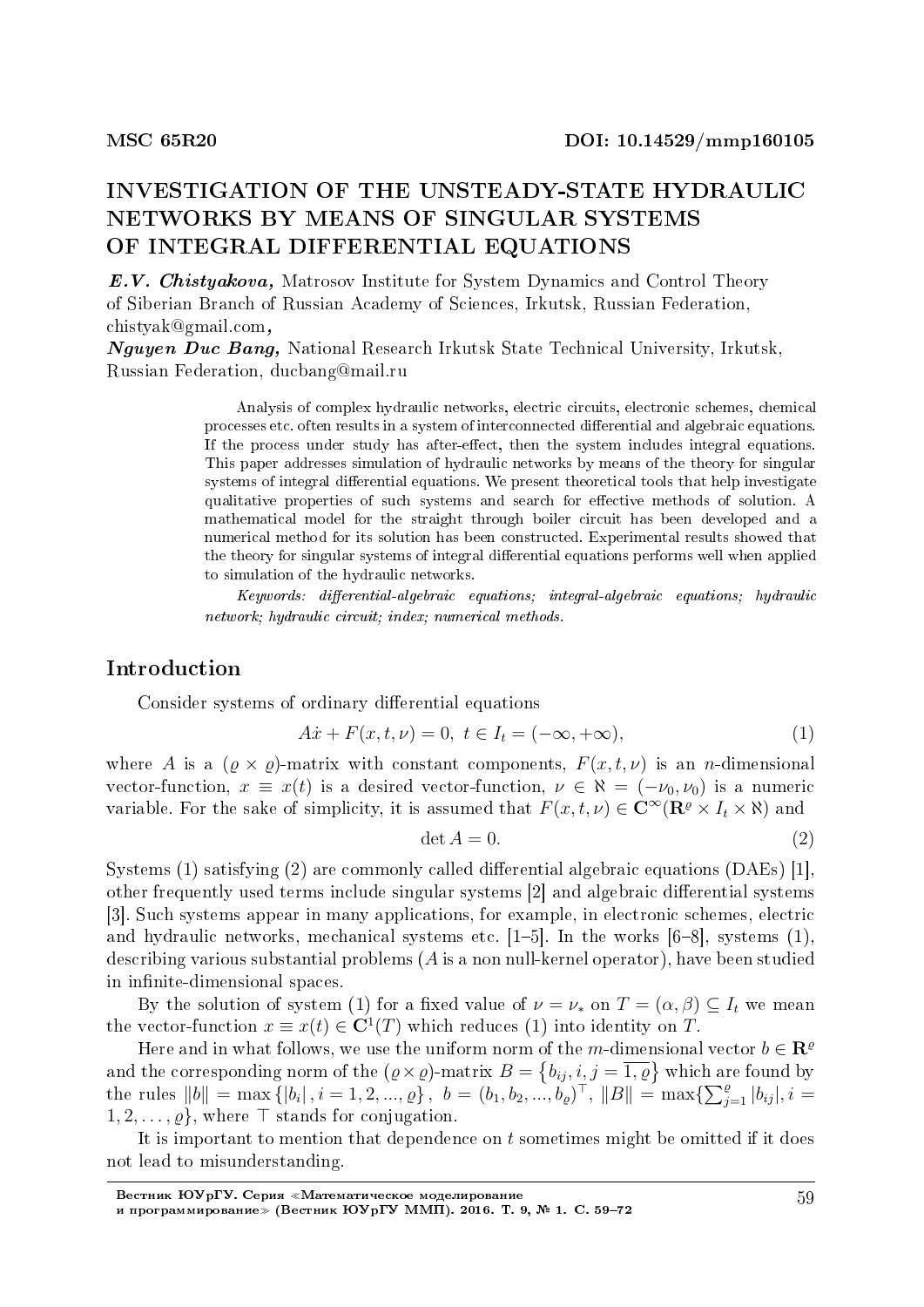# 1. Mathematical Models for Hydraulic Networks

A hydraulic network is a system comprising an interconnected set of discrete components that transport media (such as gas, liquid or a mixture of gas and liquid). The network usually comprises the following components: active components (hydraulic power pack, e.g. pumps), transmission lines (e.g. pipes) and passive components (hydraulic cylinders). Its scheme can be presented in the form of a finite oriented graph with explanatory statements if required. The number of nodes *n* and the number of lines *m* are said to be the parameters of the hydraulic network under study.

The hydraulic network graph can be presented by a full  $(m \times n)$ -matrix A of nodes and lines that identically describes the structure and the orientation of the network:  $a_{ji} = 1$ , if the line *i* comes from the node *j*;  $a_{ji} = -1$ , if the line *i* comes into node *j*;  $a_{ji} = 0$  if the node  $j$  does not belong to the line  $i$ . The finite closed set of the oriented lines, where only the start and the end nodes coincide, is called a simple circuit. We say that the line is active if it connects nodes of active components, otherwise we call this line passive [9].

The matrix of nodes and lines should be considered along with the  $(l \times n)$ -matrix  $\beta$  of the network circuits which describes the basic system of circuits and lines:  $b_{ii} = 1$ , if the line *i* belongs to the circuit and its orientation coincide with the direction of the circuit, otherwise  $b_{ji} = -1$ ;  $b_{ji} = 0$  if the line *i* does not belong to the circuit.

Introduce the following vector-functions:  $X(t) = (x_1(t) x_2(t) \dots x_n(t))^\top$  is the flow  $\text{rate in pipelines; } P(t) = \left(p_1(t) \ p_2(t) \ldots \ p_l(t)\right)^\top \text{ denotes pressures at nodes; } y_i(t) = p_i(t) - \frac{1}{2} \left(p_1(t) \ p_2(t) \ldots \ p_l(t)\right)^\top \text{ denotes pressures at nodes.}$  $p_{i+1}(t)$  is a pressure drop in the *i*-th pipeline;  $P^*(t) = \left(p^*_{l+1}(t) \ p^*_{l+2}(t) \ldots \ p^*_m(t)\right)^\top$  denotes the known pressures;  $H(t) = \left(\tilde{h}_1(t) \; \tilde{h}_2(t) \ldots \; \tilde{h}_n(t)\right)^\top$  is the hydraulic heads in pipelines;  $Q(t) = (q_1(t) \ q_2(t) \ldots \ q_m(t))^\top$  is the inflows (outflows) at nodes;  $h_i(t) = y_i(t) + \tilde{h}_i(t)$  is a pressure loss in the *i*-th line due to friction,  $y_i(t) = h_i(t)$  for a passive line.

Here we establish two Kirchhoff's laws:

$$
\mathcal{A}X(t) = Q(t), \ \mathcal{B}Y(t) = 0,\tag{3}
$$

where  $Y(t)$  is a vector-function of the pressure drops in pipelines. The first law reflects the fact that for any node *j* the inflow equals to the outflow:  $\sum$ *j*  $x_i(t) = q_i(t), \sum_{i=1}^{m}$ *i*=1  $q_i(t) = 0.$ The second law implies that in any closed circuit *q* the total pressure drop equals to zero: ∑ *q*  $y_i(t) = 0$ . In system (3), the number of variables is greater than the number of equations. To amend this, it is common to use so called closing relations which describe the movement of the media along the pipelines:

$$
y_i(t) + \tilde{h}_i(t) = s_{0i} x_i(t) + s_{1i} x_i^2(t), \quad s_{0i} > 0, \quad s_{1i} > 0,
$$
\n
$$
(4)
$$

where  $s_{0i}$ ,  $s_{1i}$  are the pipe frictions corresponding to the stream-line and turbulent flows [9]. After some obvious transformations, we arrive at the closed system of nonlinear equations

$$
\left(\begin{array}{cc} S_0 & -\mathcal{A}_1^{\top} \\ \mathcal{A}_1 & 0 \end{array}\right) \left(\begin{array}{c} X(t) \\ P(t) \end{array}\right) + \left(\begin{array}{c} S_1 \left| X(t) \right| X(t) \\ 0 \end{array}\right) = \left(\begin{array}{c} H(t) + \mathcal{A}_2^{\top} P^*(t) \\ Q_1(t) \end{array}\right),\tag{5}
$$

60 Bulletin of the South Ural State University. Ser. Mathematical Modelling, Programming  $&$  Computer Software (Bulletin SUSU MMCS), 2016, vol. 9, no. 1, pp. 59–72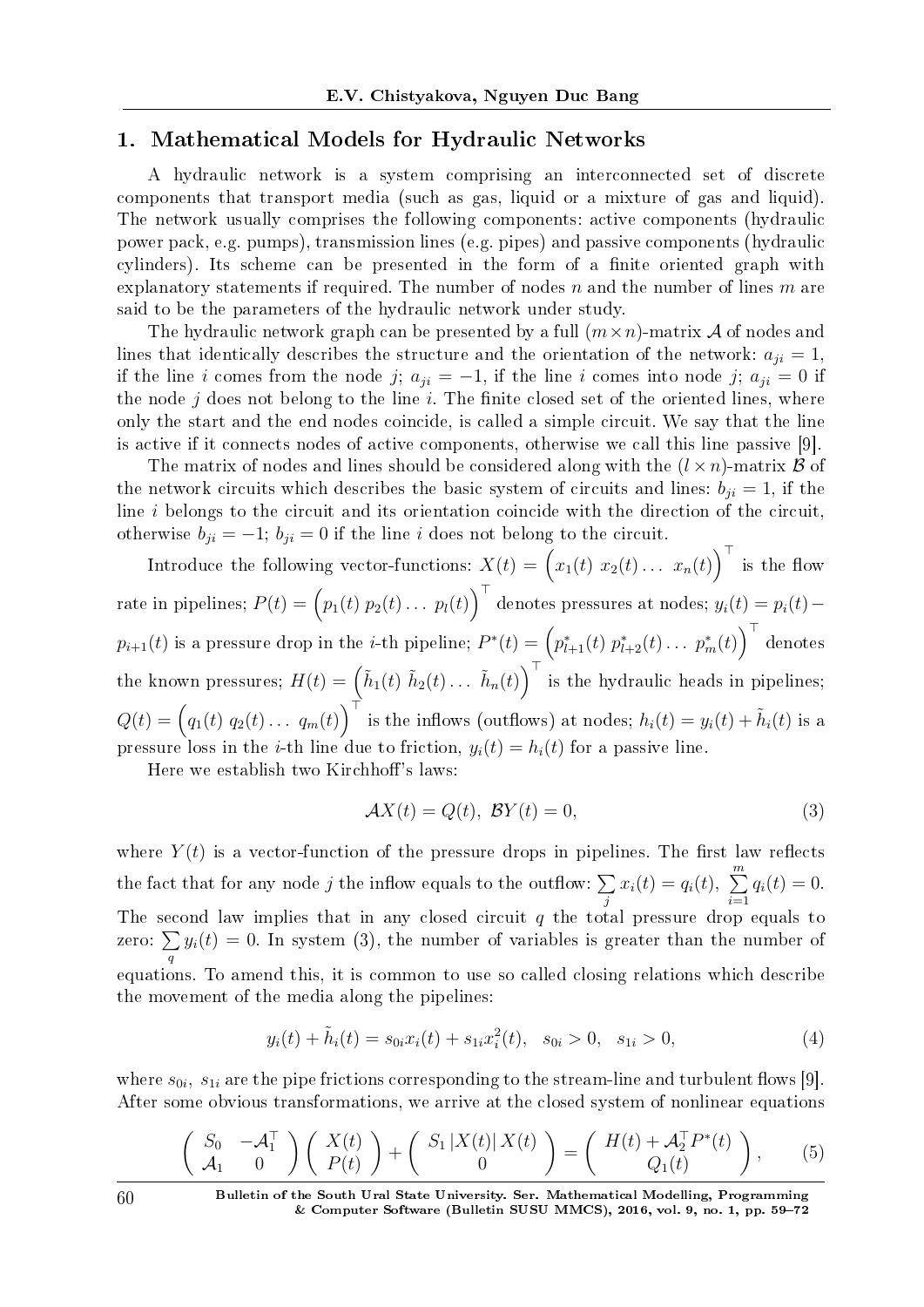where  $|X(t)| X(t) = \text{diag}\{x_1(t)|x_1(t)|, x_2(t)|x_2(t)|, \ldots, x_n(t)|x_n(t)|\}, Q_1(t)$  is a vectorfunction of inflows at the nodes with unknown pressures,  $S_0 = \text{diag}\{s_{01}, s_{02}, \ldots, s_{0n}\}\$ and  $S_1 = \text{diag}\{s_{11}, s_{12}, \ldots, s_{1n}\}, \; (\mathcal{A}_1^\top \quad \mathcal{A}_2^\top) = \mathcal{A}^\top$ , the matrix  $\mathcal{A}_1$  is full rank. If we find  $H(t)$ ,  $P^*(t)$ ,  $Q_1(t)$  at a given time t and solve (5) by Newton's method, we obtain distribution for the flows  $X(t)$  and the pressures  $P(t)$ .

Notice that the pipe frictions may depend on  $X(t)$ ,  $P(t)$  [10, 11]. In the works by A.P. Merenkov, it was proposed to replace  $x_i^2(t)$  by  $|x_i(t)|x_i(t)$  in (4). This enables us to carry computations when  $y_i(t) + \tilde{h}_i(t)$  alternates in signs. For example, set  $s_{0i} = 0$ ,  $[y_i(t) +$  $\tilde{h}_i(t)$  < 0. Then (4) does not have a real solution with respect to  $x_i$ , whereupon system  $y_i(t) + h_i(t) = s_{1i}|x_i(t)|x_i(t)$  does.

In the monograph [5], the following closing relations were obtained by integrating over the space of the general motion equations:  $y_i(t) + \tilde{h}_i(t) = r_i(t)\dot{x}_i(t) + s_{0i}x_i(t) +$  $s_{1i}x_i^2(t)$ ,  $r_i(t) > \bar{\kappa} = const > 0$ ,  $t \in I_t$ ,  $i = \overline{1,n}$ . In accordance with the technique developed by A.P. Merenkov, we replace this with

$$
y_i(t) + \tilde{h}_i(t) = r_i(t)\dot{x}_i(t) + s_{0i}x_i(t) + s_{1i}|x_i(t)|x_i(t),
$$
\n(6)

which corresponds to the DAE

$$
\begin{pmatrix}\nR(t) & 0 \\
0 & 0\n\end{pmatrix}\n\begin{pmatrix}\n\dot{X}(t) \\
\dot{P}(t)\n\end{pmatrix} +\n\begin{pmatrix}\nS_0 & -\mathcal{A}_1^\top \\
\mathcal{A}_1 & 0\n\end{pmatrix}\n\begin{pmatrix}\nX(t) \\
P(t)\n\end{pmatrix} +\n\begin{pmatrix}\nS_1 | X(t) | X(t) \\
0\n\end{pmatrix} =\n\begin{pmatrix}\nH(t) + \mathcal{A}_2^\top P^*(t) \\
Q_1(t)\n\end{pmatrix},
$$
\n(7)

where  $R(t) = \text{diag}\{r_1(t), r_2(t), \dots, r_n(t)\}\$  are the momentum parameters that depend on the geometric features of the given part of the circuit. Some pipelines may have regulator components and, therefore, taking into account  $(6)$ , the line equation has the form

$$
y_i(t) + h_i(t) = r_i(t)\dot{x}_i(t) + s_{0i}x_i(t) + [s_{1i} + \kappa_i \int_0^t (\psi_i(x_i(\tau)) - \theta_i)d\tau]x_i(t) |x_i(t)|, \qquad (8)
$$

where  $\kappa_i$  is a proportionality factor,  $\theta_i$  is a value for the regulator component,  $\psi_i(.)$  is the regulator function.

Hence, taking into account  $(8)$ , system  $(7)$  with automatic regulator components can be presented in the form of a singular vector-valued integral differential equation

$$
W(y) := \mathcal{R}(t)\dot{y} + \Psi(y, \mathcal{V}y, t) = 0, \ t \in T = [\alpha, \beta] \subset [0, \infty), \tag{9}
$$

where  $y = (X^{\top} P^{\top})^{\top}$ ,  $\mathcal{V}y = \int_{0}^{t} K(t, \tau, y(\tau)) d\tau$  is the Volterra operator,  $\mathcal{R}(t) =$  $diag(R(t), 0)$ .

**Example 1.** Consider the straight-through boiler circuit (see Fig. 1). Along the circuit. the water is pumped at node 5, then it is heated and turns into steam. Afterwards, the steam is heated to  $545^{\circ}C$  and passes to the turbine through the valve. It is shown on Fig. 1 that the circuit has 6 segments:  $x_1, x_2, x_3, x_4, x_5, x_6$ . Water flows through the segments  $x_1, x_3$  which also have regulators for the feed water and the live steam temperature. The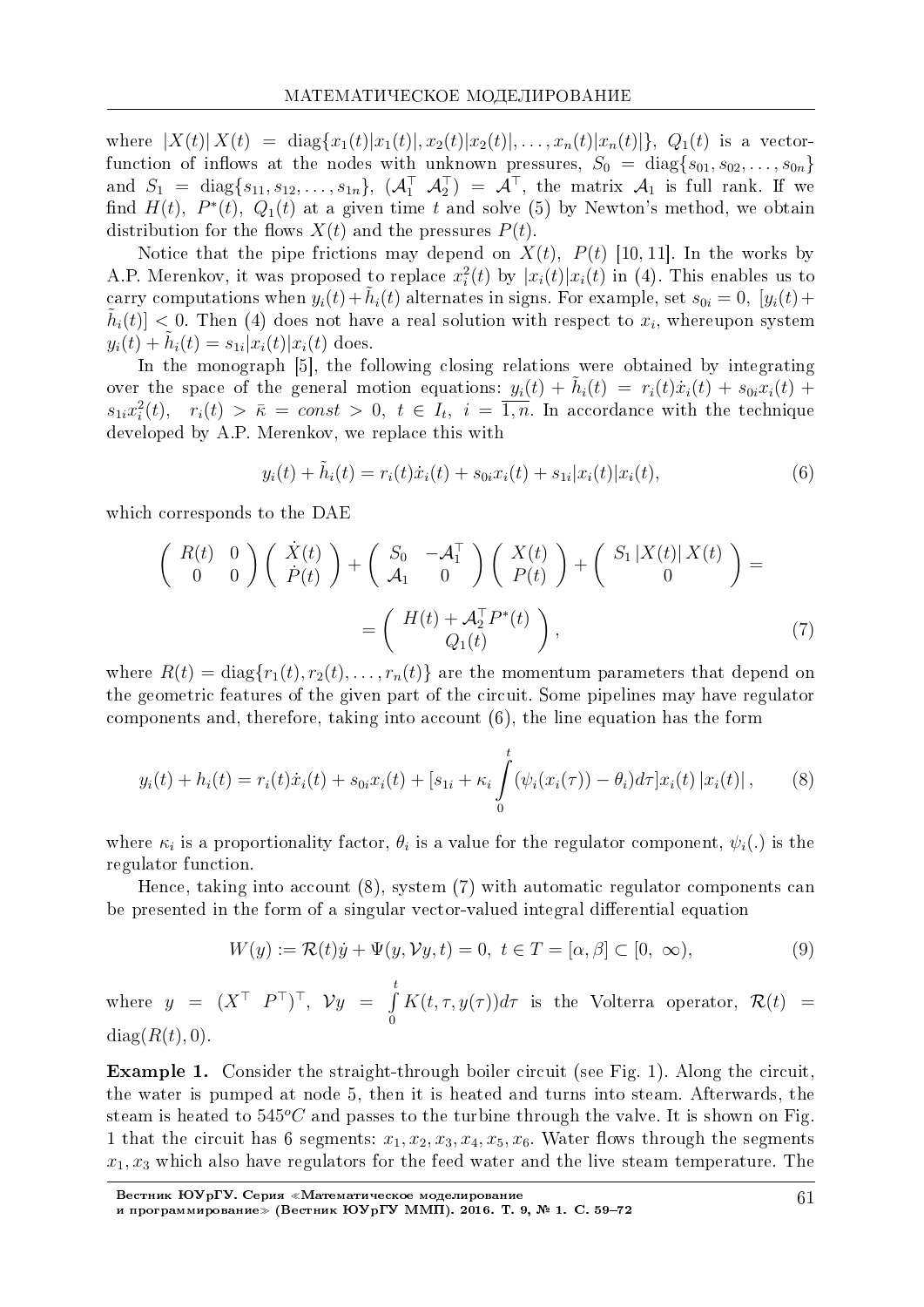

Fig 1. Diagram for the straight-through boiler circuit

segment *x*<sup>2</sup> has the water-steam mixture coming through it, whereas steam passes through  $x_4$  and  $x_6$ . The control valve of the turbine is located at  $x_5$ . The inflow  $q(t)$  simulates the media density variation at the boiling segment.

Write down the flow rate equations using the first Kirchhoff's law for the nodes  $p_1, p_2, p_3, p_4$  (Fig. 1):

$$
x_1 - x_2 - x_3 = 0;
$$
  $x_2 + x_3 - x_4 = q;$   $x_4 - x_5 = 0;$   $x_5 - x_6 = 0.$  (10)

The pressure loss equations have the form

$$
p_5^* - p_1 = r_1 \dot{x}_1 + [s_{11} + \kappa_1 \int_0^t (x_1(\tau) - \theta_1) d\tau] |x_1| |x_1; \ \kappa_1 = 0, 003, \ p_1 - p_2 = r_2 \dot{x}_2 + s_{12} |x_2| |x_2;
$$
  

$$
p_1 - p_2 = r_3 \dot{x}_3 + [s_{13} + \kappa_3 \int_0^t (x_3(\tau) - \theta_3) d\tau] |x_3| |x_3;
$$
  

$$
\kappa_3 = 0, 001, \ p_2 - p_3 = r_3 \dot{x}_3 + s_{14} |x_4| |x_4| / (p_2 + p_3);
$$
  

$$
p_3 - p_4 = r_5 \dot{x}_5 + s_{15} |x_5| |x_5| / (p_4 - 0, 09p_3); \ p_4 - p_6^* = r_6 \dot{x}_6 + s_{16} |x_6| |x_6| / (p_6^* + p_4).
$$
 (11)

 $p_3 - p_4 = r_5\dot{x}_5 + s_{15} |x_5| x_5/(p_4 - 0, 09p_3); p_4 - p$  $x_6^* = r_6\dot{x}_6 + s_{16} |x_6| x_6$  $b_6^* + p_4$ ). (11) In (7) we have:

$$
\mathcal{A}_1^{\top} = \left( \begin{array}{cccc} -1 & 0 & 0 & 0 \\ 1 & -1 & 0 & 0 \\ 1 & -1 & 0 & 0 \\ 0 & 1 & -1 & 0 \\ 0 & 0 & 1 & -1 \\ 0 & 0 & 0 & 1 \end{array} \right); \quad \mathcal{A}_2^{\top} = \left( \begin{array}{cccc} 1 & 0 \\ 0 & 0 \\ 0 & 0 \\ 0 & 0 \\ 0 & 0 \\ 0 & -1 \end{array} \right).
$$

Values for the regulators are set:  $\theta_1 = 75$ ,  $\theta_3 = 9$ . The flow rate is measured in kilograms per second, pressure is measured in units of atmosphere, time is measured in seconds.

## 2. Basic Definitions

Before we start to analyse the system obtained, let us introduce the essential for the future investigation notation.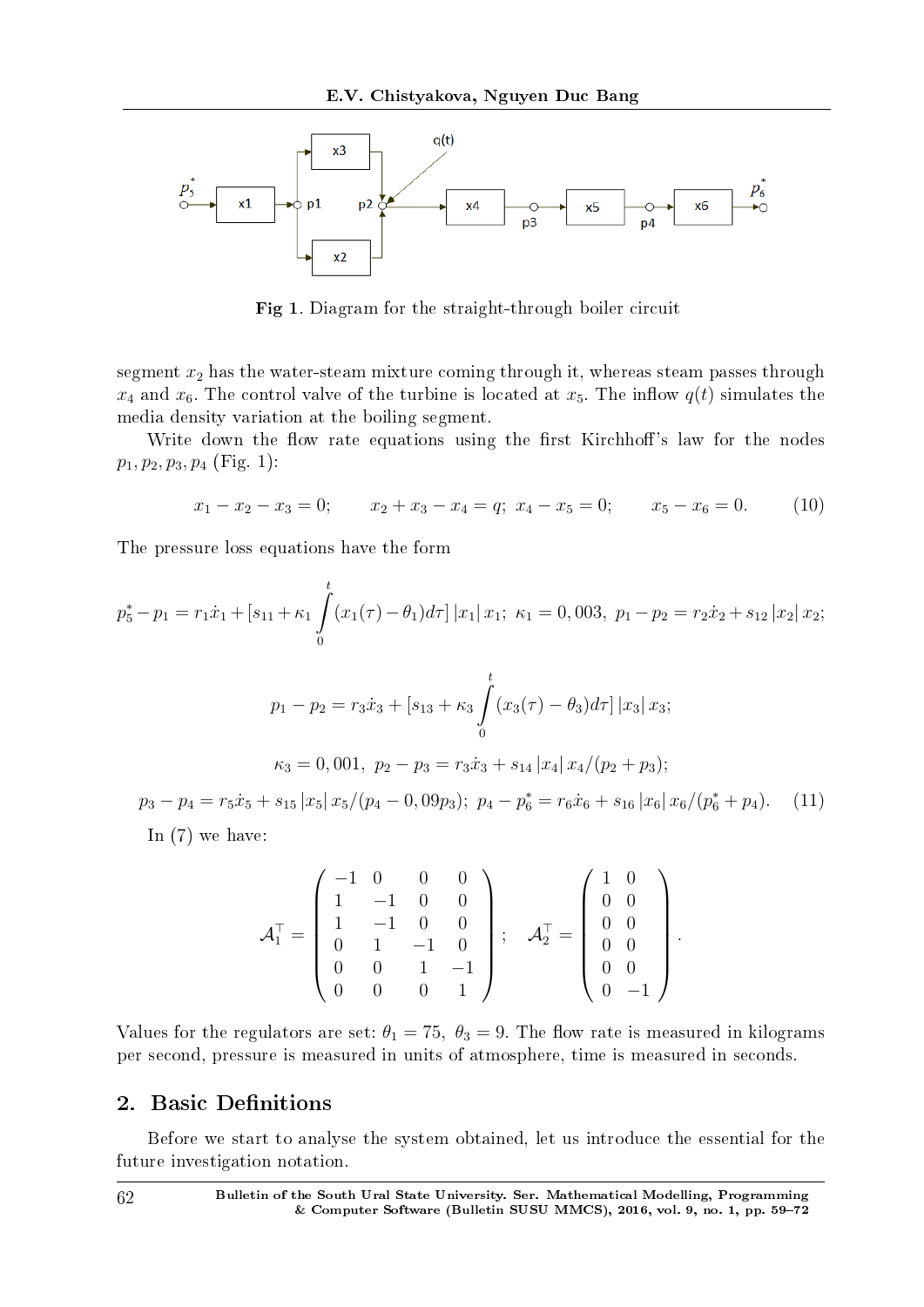#### Definition 1. Let

$$
\Lambda_1(x) := A\dot{x} + \Phi(x, t) = 0, \ \Phi(x, t) = F(x, t, \nu_*) , \ t \in I_t = (-\infty, +\infty), \tag{12}
$$

where  $\Phi(x,t) \in \mathbf{C}_{tx}^{(2,2)}(\mathbf{R}^{\varrho} \times I_t)$ ,  $\nu_* \in N = (-\nu_0, \nu_0)$  is a fixed value of the parameter, and, as in [12], the following conditions hold:

1. All solutions  $x(t; t_0; x_0)$ , where  $x_0 \in \mathcal{M}$ ,  $\mathcal{M} \subseteq \mathbb{R}^{\varrho}$  is some mapping, are defined when  $t_0 \leq t < \infty$ ;

2. There exists a unique solution  $\eta(t)$ ,  $t \in I_t$  bounded along the entire real axis:  $\sup \{\|\eta(t)\|, t \in I_t\} = \mu < \infty;$ 

3. For each solution  $x(t; t_0; x_0)$ ,  $\lim_{t \to \infty} [x(t; t_0; x_0) - \eta(t)] = 0$ .

Then, system (12) possesses the convergence property.

By combining definitions from  $[2,3,13]$ , introduce the following notion and a statement.

**Definition 2.** 1. The sum  $\lambda A + B$ , where A, B are matrices of the equal dimensions,  $\lambda$ is a scalar (generally, complex) parameter, is called a matrix pencil;

2. The pencil of  $(\varrho \times \varrho)$ -matrices  $\lambda A + B$  is regular if there exists a value for the parameter  $\lambda_0$  such that  $\det(\lambda_0 A + B) \neq 0$ ;

3. The smallest possible integer positive number *k*, starting with which

$$
rank W^k = rank W^{k+1}, \ W = \left[ (\lambda_0 A + B)^{-1} A \right], \tag{13}
$$

is called an index of the matrix pencil  $\lambda A + B$ ;

4. The regular matrix pencil  $\lambda A + B$  is said to satisfy the rank-degree criterion if  $\deg \det [\lambda A + B] = \operatorname{rank} A = r.$ 

**Lemma 1.** If the pencil of square matrices  $\lambda A + B$  is regular, then there exist such matrices *P* and *Q* with constant components that

$$
P(\lambda A + B)Q = \lambda \begin{pmatrix} E_d & 0 \\ 0 & N \end{pmatrix} + \begin{pmatrix} J & 0 \\ 0 & E_{\varrho-d} \end{pmatrix},
$$

where *N* is a nilpotent matrix (i.e. for some  $j \geq k$ ,  $N^j = 0$ ).

DAEs possess a complex inner structure. To measure this complexity to some extent, it is common to use the notation of index. Various definitions of index can be found in literature (see, e.g., [1], [3], [14]), however, below we use the definition from [14].

∑ **Definition 3.** Let there exists a differential operator  $\Lambda_l(z) := \sum_{j=0}^l L_j(t, z, \ldots, z^{(l-2)})(d/dt)^j$ , where  $L_j \in \mathbf{C}(T \times \mathbf{R}^{\varrho(l-2)})$  are  $(\varrho \times \varrho)$ -matrices with the property  $\Lambda_l(z) \circ \Lambda_1(y) = \tilde{A}(z,t)\dot{z} + \tilde{\Phi}(z,t) \quad \forall z \equiv z(t) \in \mathbf{C}^{l+1}(T)$ , where  $\det \tilde{A}(v,t) \neq 0 \ \forall (v,t) \in \mathbb{R}^{\varrho} \times T$ . The smallest possible *l* is said to be the index of system (12) on *T*. When  $l - 2 < 0$ , matrices  $L_j$  do not depend on t and *z*.

For the time-invariant system (12)

$$
A\dot{x}(t) + Bx(t) = f(t),\tag{14}
$$

where the pencil of square matrices  $\lambda A + B$  is regular and  $f(t)$  is a known vector-function, we can assume, by means of Lemma 1,  $\Lambda_l = Q \text{diag}\{E_d, \sum_k \}$ *l j*=0 (*−N*) *j* (*d/dt*) *<sup>j</sup>*+1*}P.* In other words,  $l = k$ , i.e. the index equals to the parameter from  $(13)$ .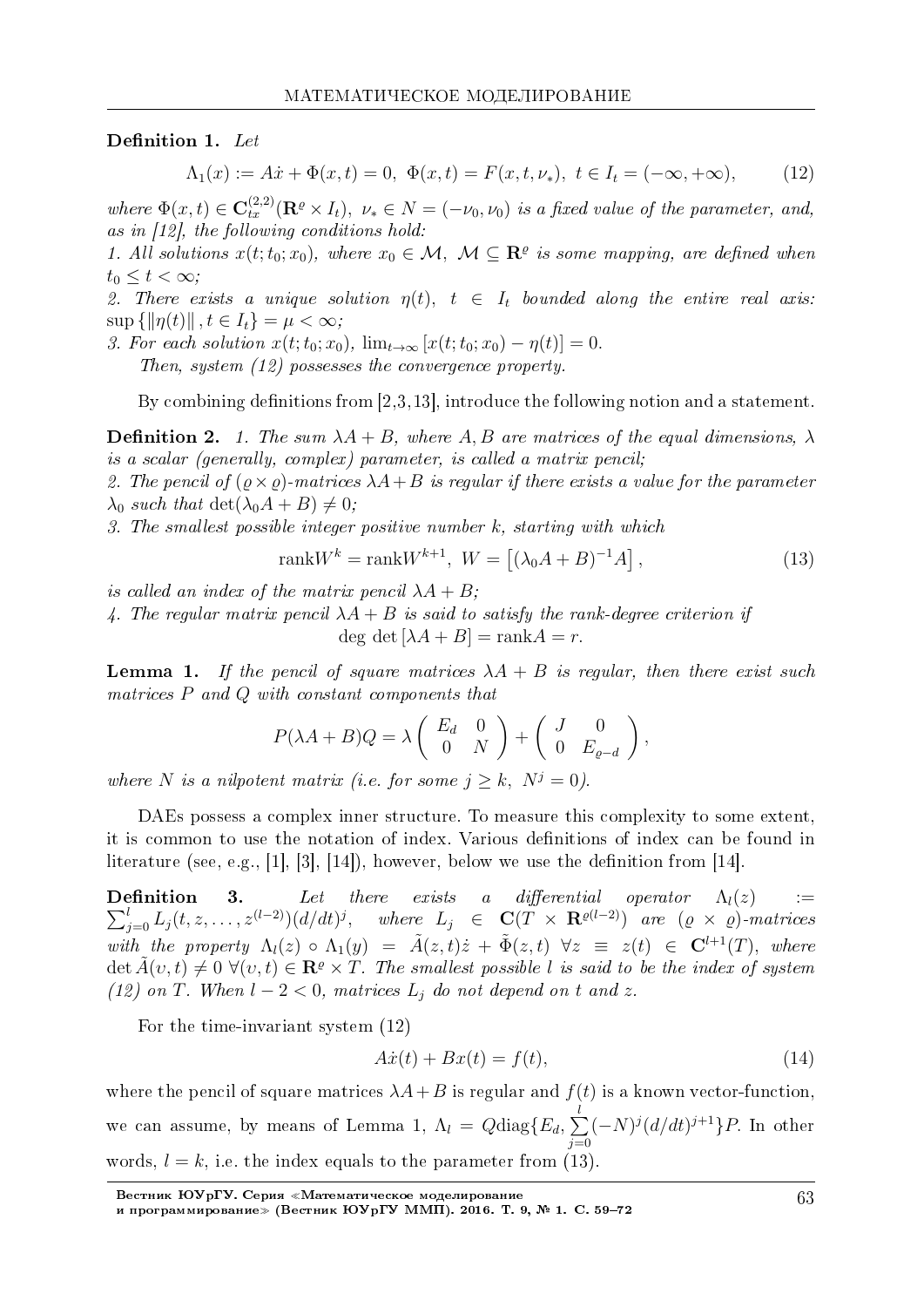**Definition 4.** Let there exist an integral differential operator

$$
\tilde{\Lambda}_l(z) := \sum_{j=0}^l L_j(t, z, \dots, z^{(l-2)}, \mathcal{V}, \mathcal{V}_1, \dots, \mathcal{V}_{l-2}) (d/dt)^j,
$$

where  $L_j \in \mathbf{C}(T \times \mathbf{R}^{e(2l-2)})$  are  $(\varrho \times \varrho)$ -matrices,  $\mathcal{V}_j$  are the Volterra operators with the property  $\tilde{\Lambda}_l(z) \circ W(z) = \tilde{\mathcal{R}}(z,t,\mathcal{V},\mathcal{V}_1,...,\mathcal{V}_{l-2})\dot{z} + \tilde{\Psi}(z,t,\mathcal{V},\mathcal{V}_1,...,\mathcal{V}_{l-1}) \ \forall z \equiv z(t) \in$  $\mathbf{C}^{l+1}(T)$ , where  $\det \tilde{\mathcal{R}}(v, t, w, w_1, ..., w_{l-2}) \neq 0 \ \forall (v, t, w, w_1, ..., w_{l-2}) \in \mathbf{R}^{n(2l-2)} \times T)$ . The smallest possible *l* is called the index of system (9) on *T*. If  $l-2 < 0$ , the matrices  $L_j$ *t*

depend only on *t*. In some cases it is safe to assume  $\mathcal{V}_j z = \int$ 0 [*∂ <sup>j</sup>K*(*t, τ, y*(*τ* ))*/∂t<sup>j</sup>* ]*dτ* .

## 3. Linear DAEs with the Convergence Property

**Lemma 2.** If system (12) possesses the property of convergence and  $\Phi(x,t) \equiv \Phi(x,t+\omega)$ , then the bounded solution  $\eta(t)$  is also  $\omega$ -periodic with respect to *t*.

Proof. Indeed, let  $\Phi(x,t) \equiv \Phi(x,t+\omega)$ . We have  $A(d/dt)\eta(t+\omega) = A\dot{\eta}(t+\omega) = \Phi(\eta(t+\omega))$  $\omega$ ),  $t + \omega$ ) =  $\Phi(\eta(t + \omega), t)$ . Therefore,  $\eta(t + \omega)$  is a bounded solution on  $I_t$ . By definition, *η*(*t*) is unique. Hence,  $η(t + ω) = η(t)$ .

**Theorem 1.** Let system  $(14)$  satisfy the conditions:

1. The matrix pencil  $\lambda A + B$  is regular;

2.  $f(t) \in \mathbf{C}^k(I_t), ||f^{(j)}(t)|| \leq \kappa, \ \kappa = const > 0, \ j = \overline{0, k-1}, \ f^{(0)}(t) = f(t), \text{ where } k \text{ is }$ the index of  $\lambda A + B$ ;

3. All roots of the polynomial  $\det(\lambda A + B)$  have negative real parts. Then, system (14) possesses the convergence property and

$$
\eta(t) = \sum_{j=0}^{k-1} S_j f^{(j)}(t) + \int_{-\infty}^{t} G_1(t-\tau) f(\tau) d\tau.
$$
 (15)

 $\Box$ 

Here  $G_1(v)$ ,  $S_j$  are some  $(\varrho \times \varrho)$ -matrices defined below.

*Proof.* Multiply system (14) on the left by *P* and introduce the change of variables  $x = Qy$ , where *P* and *Q* are the matrices from Lemma 1. We obtain

$$
\begin{pmatrix} E_d & 0\\ 0 & N \end{pmatrix} \dot{y} + \begin{pmatrix} J & 0\\ 0 & E_{\varrho-d} \end{pmatrix} y = \tilde{f}(t) = \begin{pmatrix} f_1(t)\\ f_2(t) \end{pmatrix}, \tilde{f}(t) = Pf(t). \tag{16}
$$

Introduce the splitting  $y = (y_1^\top, y_2^\top)^\top$ . Consider the first subsystem of (16)  $\dot{y}_1 + Jy_1 = f_1(t)$ . In accordance with [12], under condition 3 of the theorem all real numbers of the matrix *J* are negative and the unique bounded solution of the first subsystem is defined by the formula

$$
y_1(t) = \int_{-\infty}^t e^{-J(t-\tau)} f_1(\tau) d\tau.
$$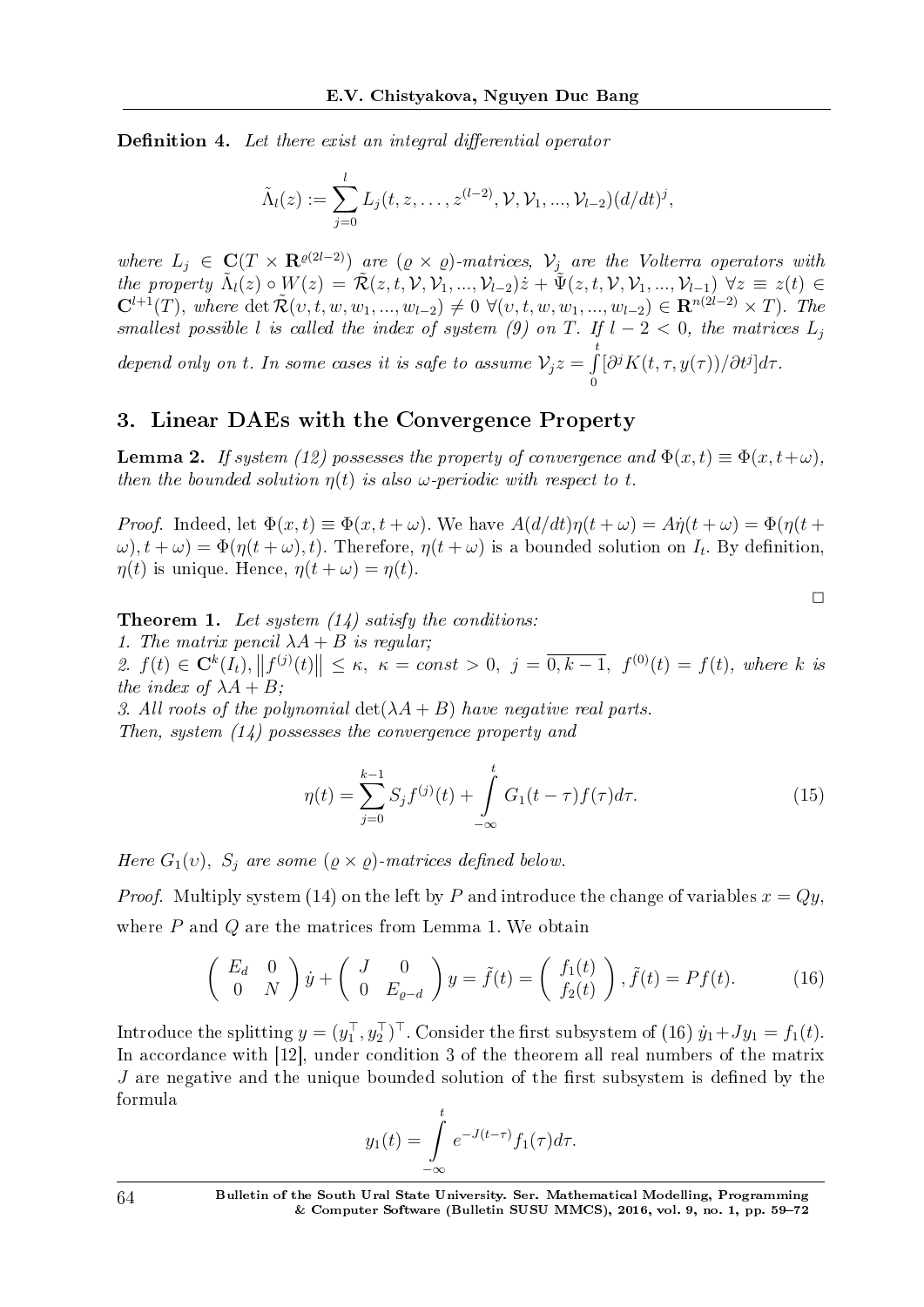For the second subsystem  $N\dot{y}_2 + y_2 = f_2(t)$ , a simple substitution verifies that

$$
y_2(t) = f_2(t) + \sum_{j=1}^{k-1} (-N)^j f_2^{(j)}(t).
$$

Then,  $G_1(v) = Q \text{diag} \{e^{-Jv}, 0\} P; S_i = Q \text{diag} \{0, (-N)^j\}.$ 

Similarly, we can prove a more general statement using (16).

**Theorem 2.** Let system  $(14)$  satisfy conditions 1 and 2 of Lemma 3 and all roots of the polynomial  $\det(\lambda A + B)$  have non-zero real parts. Then, there exists some matrix  $G(t) \in \mathbb{C}^{\infty}(0 < |t| < \infty)$  with the properties: 1.  $G(+0) - G(-0) = M$ , where M is a  $(\varrho \times \varrho)$ -matrix defined below; 2.  $||G(t)|| \le ce^{-\alpha|t|}, (t \ne 0)$ , where c and  $\alpha$  are positive constants, 3.  $AG(t) + BG(t) = 0, t \neq 0$ ; 4. The expression

$$
\eta(t) = \sum_{j=0}^{k-1} S_j f^j(t) + \int_{-\infty}^{+\infty} G(t - \tau) f(\tau) d\tau
$$
\n(17)

is a unique bounded solution of  $(14)$  on  $I_t$ .

**Lemma 3.** For the bounded solution  $\eta(t)$  of system (14) under the conditions of Theorems 1 and 2, the following estimation holds

$$
\sup_{t} \|\eta(t)\| \le \tilde{\kappa} \sup_{t} \sum_{j=0}^{k-1} \|f^{(j)}(t)\|, \ \tilde{\kappa} = const \ge 0.
$$

If the free term  $f(t)$  of (14) is an  $\omega$ -periodic function  $f(t + \omega) \equiv f(t)(\omega > 0)$ , then the bounded solution  $\eta(t)$  is also  $\omega$ -periodic.

#### 4. Quasilinear DAEs with the Convergence Property

**Definition 5.** (see, e.g., [2]) The  $(\rho_1 \times \rho)$ -matrix A<sup>-</sup> is said to be semi-inverse for the  $(\varrho \times \varrho_1)$ -matrix A if  $AA^{-}A = A$ .

The semi-inverse matrix is defined for any  $(\varrho \times \varrho_1)$ -matrix A and techniques for its computation are well developed [2].

Lemma 4.  $|17|$  Let:

1. In system (1)  $F(x,t,\nu) = F(x)$ ;

2.  $F(x) \in \mathbb{C}^2(U)$ ,  $U = \{x : ||x - a|| \le \rho\}$ , where  $a \in \mathbb{R}^{\varrho}$  and  $F(a) = 0$ ;

3. The matrix pencil  $\lambda A + F_x(a)$ , where  $F_x = \partial F(x)/\partial x$ , satisfies the rank-degree criterion. Then, the first r roots of the polynomial det  $[\lambda E_{\rho} - \partial F(a)/\partial x]$  are equal to the roots of det  $[\lambda A + F_x(a)]$ , and the rest  $\rho - r$  roots are equal to -1, where

$$
F(x) = -[A + SF_x(x)]^{-1} F(x), S = E_{\varrho} - AA^{-}.
$$

65

 $\Box$ 

Вестник ЮУрГУ. Серия «Математическое моделирование<br>и программирование» (Вестник ЮУрГУ ММП). 2016. Т. 9, № 1. С. 59–72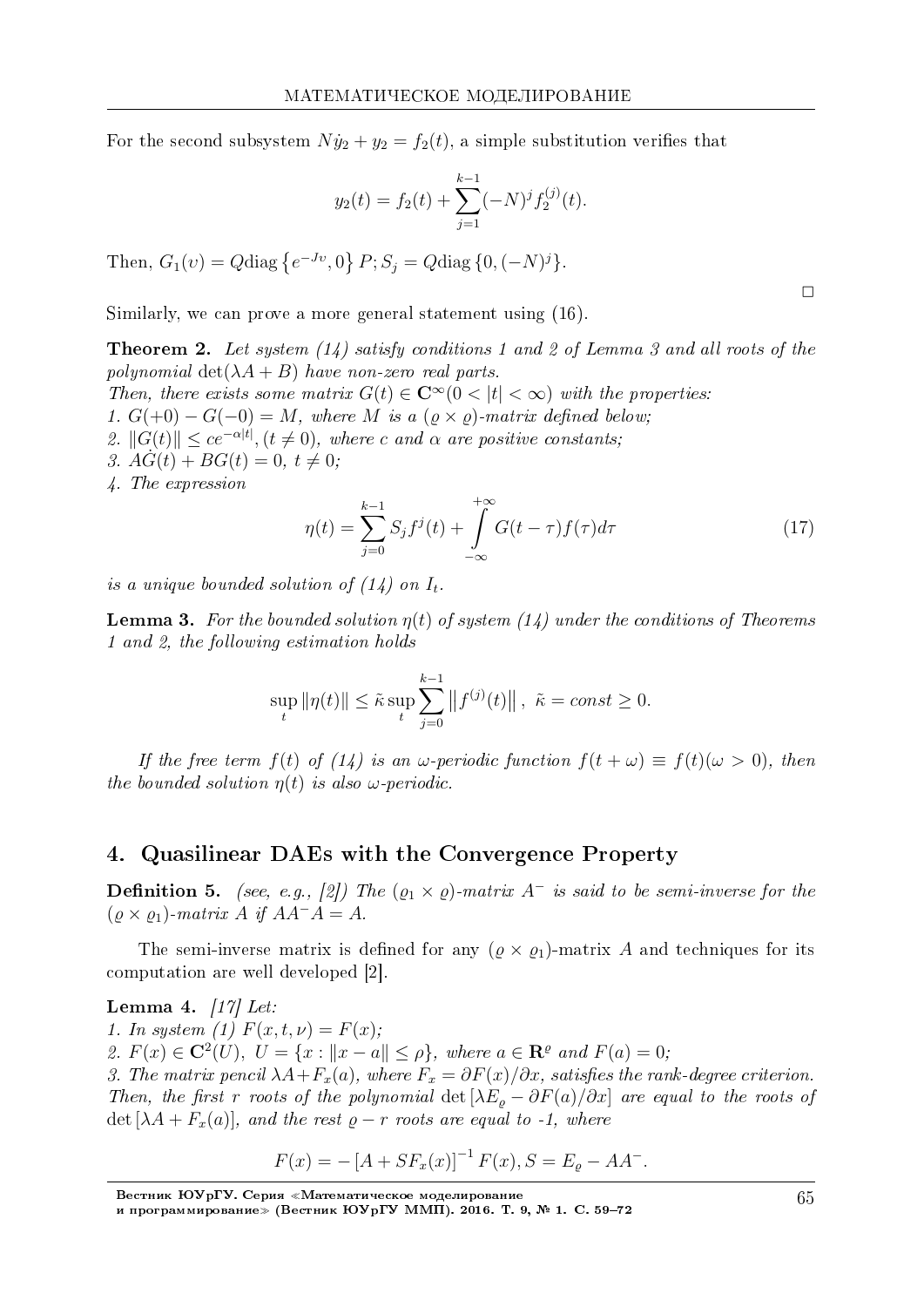**Lemma 5.** Let in system (12)  $\Phi(x,t) \in \mathbf{C}_{tx}^{(2,2)}(\mathbf{R}^{\varrho} \times I_t)$ . Then, system (12) has index 1 if det  $[\lambda A + \Phi_x(x, t)] = a_r(x, t)\lambda^r + \ldots$ , where  $r = \text{rank}A, \Phi_x = \partial \Phi/(x, t)\partial x$ , and  $a_r(x,t) \neq 0 \ \forall (x,t) \in \mathbf{R}^{\varrho} \times I_t.$ 

Proof. Consider the equality

$$
P\left[A + SP^{-1}P\Phi_x(Qy, t)\right]Q\dot{y} + P\Phi(Qy, t) + P\Phi_t(Qy, t) = 0,
$$

where  $\Phi_t = \partial \Phi / \partial t$ ,  $x = Qy$ ,  $PAQ = \text{diag} \{E_r, 0\}$ ,  $\det(PQ) \neq 0$ . It is clear that

$$
\det\left(\begin{array}{cc} E_r & 0\\ B_{21}(y,t) & B_{21}(y,t) \end{array}\right) = \det P\left[A + SP^{-1}P\Phi_x(Qy,t)\right]Q,
$$

where  $\begin{pmatrix} B_{11}(y, t) & B_{12}(y, t) \\ B_{12}(y, t) & B_{22}(y, t) \end{pmatrix}$  $B_{21}(y,t)$   $B_{22}(y,t)$  $\left( \int_{-\infty}^{\infty} P \Phi_x(Qy,t)Q$ . Since the matrix  $S = E_g - AA^-$  is a

projector:  $S^2 = S$ , then, by the definition for a semi-inverse matrix, we can choose such *P* that  $PSQ = \text{diag}\{0, E_{\rho-r}\}$ . It follows that  $a_r(x,t) = \det B_{22}(Q^{-1}x, t)/\det(PQ)$ . Therefore, by applying  $E_g + S(d/dt)$  to (12) and multiplying by  $[A + S\Phi_x(x, t)]^{-1}$ , we obtain a system in the normal form

$$
\dot{x} = F(x, t) = -[A + S\Phi_x(x, t)]^{-1} [\Phi(x, t) + \Phi_t(x, t)].
$$
\n(18)

 $\Box$ 

 $\Box$ 

**Theorem 3.** Let system  $(18)$  satisfy the conditions:

1. sup  ${F(0, t), t \in I_t} = \kappa < \infty;$ 2. The biggest eigenvalue  $\lambda_{\max}(x,t)$  of the matrix  $\left[F_x(x,t) + F_x^{\top}(x,t)\right]/2, F_x(x,t) =$  $∂F/(x,t)∂x$  is such that  $λ_{max}(x,t) ≤ ε$ , where  $ε$  is a positive number. Then, system (18) possesses the convergence property.

Proof. System (18) satisfies that conditions of the theorem from [12]. Therefore, it has a unique bounded solution  $\eta(t)$  that attracts all solutions  $x(t; t_0; x_0)$  of system (18). Since all solutions of (12) are the solutions to (18), they are also attracted to  $n(t)$ . The set M from Definition 1 is defined by rank $A = \text{rank}(A|F(x_0,t_0))$  and, in virtue of  $a_r(x,t)$  $\det B_{22}(Q^{-1}x, t)/\det(PQ) \neq 0$ , is nonempty.

Let us give an auxiliary statement from [17] for a nonlinear system with a distinguished linear part.

Theorem 4. Let there be given a system

$$
A\dot{x}(t) + Bx(t) = \phi(t, x),\tag{19}
$$

and the following conditions be satisfied:

- 1. The matrix pencil  $\lambda A + B$  satisfies the rank-degree criterion:
- 2. All roots  $\lambda_1, \lambda_2, \ldots, \lambda_r$  of the polynomial  $\det(\lambda A + B)$  have nonzero real parts;

3.  $\phi(t, y) \in \mathbf{C}^1(I_t \times ||y|| < \infty)$  *u* sup<sub>t</sub>  $||\phi(t, 0)|| = \gamma < \infty$ ;

*4.* The Lipschitz condition holds:  $\|\phi(t, y) - \phi(t, z)\| \leq L \|y - z\| \forall y, z \in \mathbb{R}^{\varrho}$ , and L is  $sufficiently small.$ 

Then: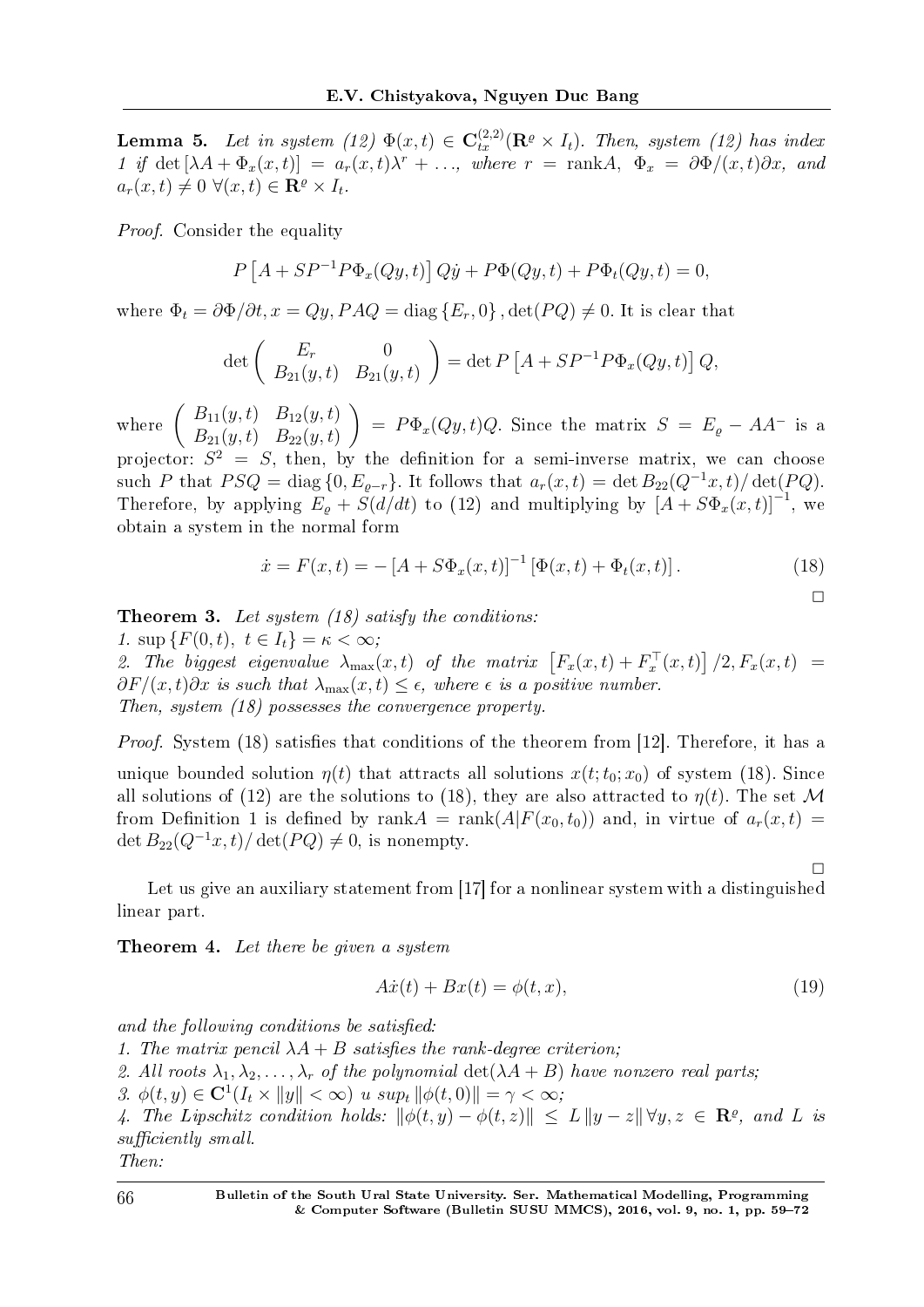1. There exists a solution  $\eta = \eta(t)$  to (19), defined and bounded on  $I_t$ , and  $\eta(t) = \eta(t + \omega)$ if  $\phi(x,t) = \phi(x,t+\omega)$ ;

2. System (19) possesses the convergence property if  $\text{Re}\lambda_i < 0$ ,  $(j = 1, ..., r)$ .

Theorems similar to Theorems 1, 2, 4 for the infinite-dimensional case can be found in  $[18, 19]$ .

#### 5. Investigation of the Hydraulic Circuit. Numerical Experiment

Let us establish some qualitative properties of system (7).

**Lemma 6.** System (7) has index 2 if the matrix  $S_1$  does not depend on the components of  $P(t)$ .

*Proof.* Consider the product

$$
Y_1 \circ \Omega(X, P) = \begin{pmatrix} E_n & 0 \\ \mathcal{A}_1 & 0 \end{pmatrix} \begin{pmatrix} \dot{X} \\ \dot{P} \end{pmatrix} + \begin{pmatrix} R^{-1}(t)S_0 & -R^{-1}(t)\mathcal{A}_1^\top \\ 0 & 0 \end{pmatrix} \begin{pmatrix} X \\ P \end{pmatrix} + \begin{pmatrix} R^{-1}(t)S_1 | X(t) | X(t) \\ 0 \end{pmatrix}, Y_1 = \begin{pmatrix} R^{-1}(t) & 0 \\ 0 & (d/dt)E_m \end{pmatrix}, \tag{20}
$$

where  $\Omega(X, P)$  is an operator of system (7). If  $S_1$  in (7) does not depend on P, then transforming (20) by means of the operator  $Y_2 = \begin{pmatrix} E_n & 0 \\ - (d/dt)A_1 & (d/dt)E_m \end{pmatrix}$ , we get

$$
Y_2 \circ Y_1 \circ \Omega(x,p) = \begin{pmatrix} E_n & 0 \\ \tilde{U}(x) & A_1 R^{-1}(t) A_1^{\top} \end{pmatrix} \begin{pmatrix} \dot{X} \\ \dot{P} \end{pmatrix} + \cdots,
$$

where  $\tilde{U}(x)$  is some block of appropriate dimension. The matrix  $\mathcal{A}_1$  is full rank if the matrix  $R^{-1}(t)$  is diagonal with positive elements. Therefore,  $\mathcal{A}_1 R^{-1}(t) \mathcal{A}_1^{\top}$  is nonsingular for all  $t \in T$ . The product  $Y_2 \circ Y_1$  is the second order differential operator

Below, we will need the following statement.

Theorem 5. Let the system

$$
\mathcal{S}(t)\dot{y} + \Gamma(y, \mathcal{W}y, t) = 0, \ t \in T = [\alpha, \beta], \tag{21}
$$

where  $\mathcal{W}y = \int_{0}^{t} \tilde{K}(t, \tau, y(\tau))d\tau$  is the Volterra operator, satisfy the conditions: 1.  $\mathcal{S}(t) \in \mathbb{C}^2(T)$ ,  $\Gamma(y, t, z) \in \mathbb{C}^2({y : \|a - y\| \le \rho_1} \times {z : \|z\| \le \rho_2} \times T, \ \rho_1, \rho_2 > 0)$ ,  $a \in \mathbf{R}^{\kappa}, \ \tilde{K}(t, \tau, y) \in \mathbf{C}^{1}(T \times T \times \{y : ||a - y|| \leq \rho_{1}\}),$ 2. rank  $\mathcal{S}(t) = const, t \in [\alpha, \alpha + \rho_1];$ 3. rank  $\mathcal{S}(\alpha) = \text{rank} \left\{ \mathcal{S}(\alpha) | \Gamma(a, 0, \alpha) \right\}$ ; 4. The polynomial  $\lambda S(\alpha) + \mathcal{D}(a,0,\alpha)$ , where  $\mathcal{D}(y,z,t) = \partial \Gamma(y,z,t)/\partial y$ , satisfies the rankdegree criterion.  $Then:$ 

1. the solution  $y(t) \in \mathbb{C}^{1}[\alpha, \alpha + \epsilon]$  to system (21) with the initial data  $y(\alpha) = a$  is defined

Вестник ЮУрГУ. Серия «Математическое моделирование<br>и программирование» (Вестник ЮУрГУ ММП). 2016. Т. 9, № 1. С. 59–72

 $\Box$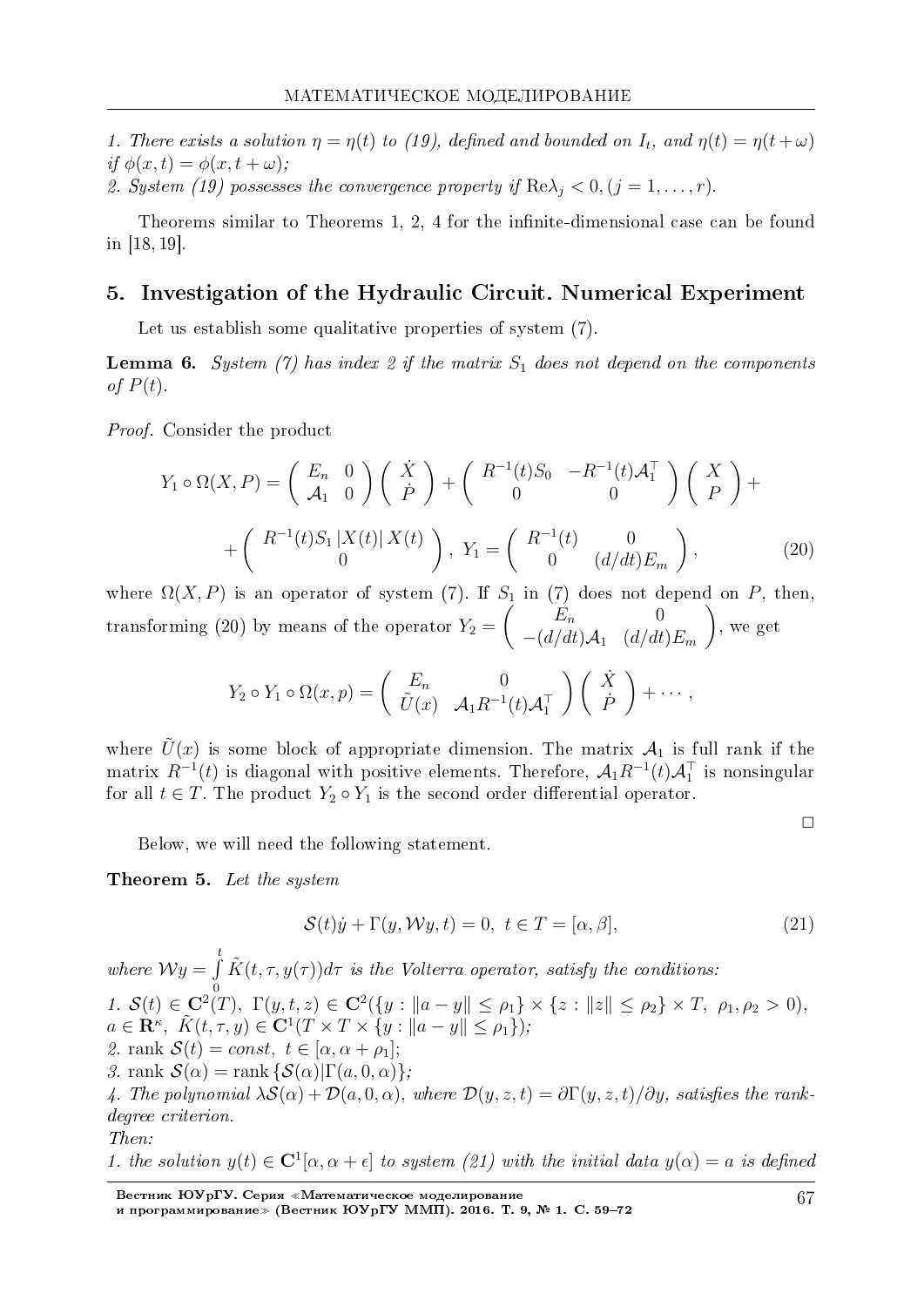on some segment  $[\alpha, \alpha + \epsilon], \epsilon > 0;$ 

2. For the sufficiently small  $h \leq h_0$ , there exist solutions to the difference scheme

$$
\mathcal{S}(t_{i+1})\frac{y_{i+1}-y_i}{h} + \Gamma\left(t_{i+1}, y_{i+1}, h\sum_{j=0}^i \tilde{K}(t_j, \epsilon_j, y_j)\right) = 0, \ y_0 = a,
$$
 (22)

where  $h = \epsilon/N$ ,  $t_{i+1} = \alpha + ih$ ,  $i = \overline{0, N-1}$ ,  $\tau_j = \alpha + jh$ , and the following estimation holds:

$$
||y_i - y(t_i)|| \le Ch, \ C = const > 0.
$$

More over, (22) can be replaced by the non-iterative scheme

$$
\mathcal{S}(t_{i+1})\frac{w_{i+1} - w_i}{h} + \Gamma(\xi_i) + \mathcal{D}(\xi_i)(w_{i+1} - w_i) = 0, \ \xi_i = \left(t_{i+1}, w_i, h\sum_{j=0}^i \tilde{K}(t_j, \tau_j, w_j)\right), \ (23)
$$

with the estimation  $||w_i - y(t_i)|| \leq C_1 h$ ,  $C_1 = const > 0$ .

*i*=1

Theorem 5 is a special case of statements proved earlier in [20].

**Lemma 7.** Let system (7)  $H(t) \equiv 0$ ,  $P^*(t) \equiv 0$ ,  $Q_1(t) \equiv 0$ ,  $t \in I_t$ , have no regulator components. Then (7) possesses the convergence property.

*Proof.* Define the set  $M$  from Definition 1. It is clear that under the current conditions  $A_1X(t_0) = 0$ . Moreover, system (7) does not satisfy the forth condition of Theorem 5, meanwhile, system  $Y_1 \circ \Omega(X, P) = 0$  does. By direct calculation, it can be shown that  $\det[\lambda S(\alpha) + \mathcal{D}(a, 0, \alpha)] = [\mathcal{A}_1 R^{-1}(t) \mathcal{A}_1^\top] \lambda^n + \cdots$ , and the forth condition is satisfied for all values of  $t$ . To satisfy the condition 3, it is necessary and sufficient that the following equality holds at the point  $t_0$ 

$$
[\mathcal{A}_1 R^{-1}(t) \mathcal{A}_1^\top] P(t) = -\mathcal{A}_1 R^{-1}(t) S_1 |X(t)| X(t).
$$
 (24)

The set of solutions to  $\mathcal{A}_1 X(t_0) = 0$  is nonempty. Since the matrix  $\mathcal{A}_1 R^{-1}(t) \mathcal{A}_1^{\top}$  is nonsingular, for any  $X(t_0) = 0$  there exists an allowable initial value  $P(t_0) = 0$ . Hence, the set  $M$  is nonempty, and, by virtue of Theorem 5, there exists a neighbourhood of  $t_0$ where the solution to  $(7)$  is defined for allowable initial values.

Let 
$$
y(t) = \begin{pmatrix} X(t) \\ P(t) \end{pmatrix}
$$
 be a solution to (7). Consider the inner product\n
$$
(y, \Omega(X, P)) = (1/2) \sum_{i=1}^{n} r_i(t) \frac{d}{dt} [x_i^2(t)] + \sum_{i=1}^{n} \left[ s_{0,i} x_i^2(t) + s_{1,i} x_i^2(t) |x_i(t)| \right] = 0.
$$
\n(25)

Here, we took into consideration that  $R(t)$  is diagonal and  $-(X, \mathcal{A}_1^\top P) + (P, \mathcal{A}_1 X) \equiv 0$ . Assume that (7) has a nonzero bounded solution  $\eta(t)$  defined on  $I_t$ . Equation (25) implies that for any nonzero solution

*i*=1

$$
\sum_{i=1}^{n} r_i(t) \frac{d}{dt} [x_i^2(t)] < 0. \tag{26}
$$

Therefore, when  $t \to -\infty$  we have  $\|\eta(t)\| \to \infty$ . We arrived at a contradiction. The nonzero solution is a unique bounded solution on  $I_t$ . The validity of the lemma follows from  $(24)$  and  $(26)$ .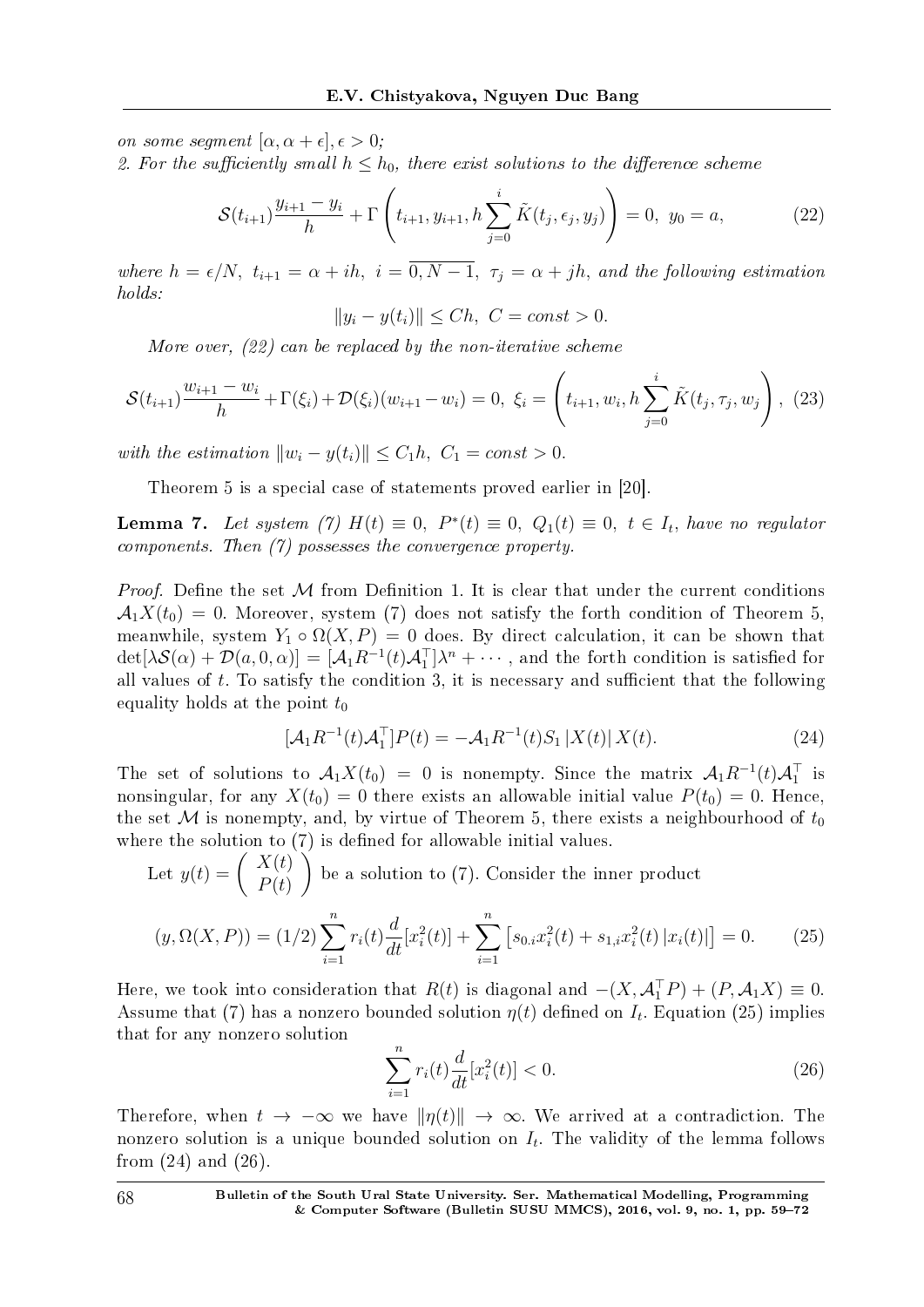Let us now present results of numerical experiments. It follows from (23) that  $w_{i+1} = M^{-1}(\xi_i) \Big[ [\mathcal{S}(t_{i+1}) + h\mathcal{D}(\xi_i)]w_i - h\Gamma(\xi_i) \Big], \text{ where } M(\xi_i) = \mathcal{S}(t_{i+1}) + h\mathcal{D}(\xi_i).$ The forth condition of Theorem 5 implies that matrix  $M(\xi_i)$  is invertible for the sufficiently small h. In Example 1, set  $\theta_1 = 75$ ,  $\theta_3 = 9$ ,  $R = diag\{1; 1; 1; 1; 1; 1\}$ ,  $X_0 = (x_{10}; x_{20}; \ldots, x_{60})^\top = (65; 45; 20; 65; 65; 65)^\top, \quad p^* = (p_5^*; p_6^*)^\top = (200; 0, 035)^\top,$  $P_0 = (p_{10}; p_{20}; p_{30}; p_{40})^{\top} = (185; 170; 160; 120)^{\top}, q(t) \equiv 0,$ 

 $S_0 = 0, S_1 = \text{diag}\{s_{11}, s_{12}, \ldots, s_{16}\} = \text{diag}\{0,0005, 0,0014, 0,0444, 0,1825, 0,4508, 0,3336\}.$ In scheme (23), we set  $h = 0,001$ ;  $t \in [0..50]$ .



Fig 2. Diagram for the flow rates in pipelines with regulators

Fig. 2 shows that the regulators brought the flow rates to the given values.

This work has been supported by the Russian Foundation for Basic Research, grant No. 15-01-03228-a.

# References

- 1. Brenan K.E., Campbell S.L., Petzold L.R. Numerical Solution of Initial-Value Problems in Differential-Algebraic Equations. Classics in Applied Mathematics. Vol. 14. Philadelphia, SIAM, 1996. 256 p. DOI: 10.1137/1.9781611971224
- 2. Bovarinsey YU.E. Reguluarnue i singuliuarnue sistemu lineunuh obuknovennuh differencial'nyh uravneniy [Regular and Singular Systems of Linear Ordinary Differential Equations. Novosibirsk, Nauka, 1980. 222 p.
- 3. Chistyakov V.F. Algebro-differencial'ye operatory co konechnym yadrom [Algebraic-Differential Operators with Finite Kernel, Novosibirsk, Nauka, 1996. (in Russian)
- 4. Ushakov E.I. Staticheckaya uctoichivoch elektricheskih sistem [Static Stability of Power Systems]. Novosibirsk, Nauka, 1988. (in Russian)
- 5. Balyshev O.A., Tairov E.A. Analis perchodnyh i stacionarnyh processov v truboprovodnyh sistemah [Analysis of Transient and Steady-State Processes in Pipeline Systems]. Novosibirsk, Nauka, 1999. 164 p. (in Russian)

 $\Box$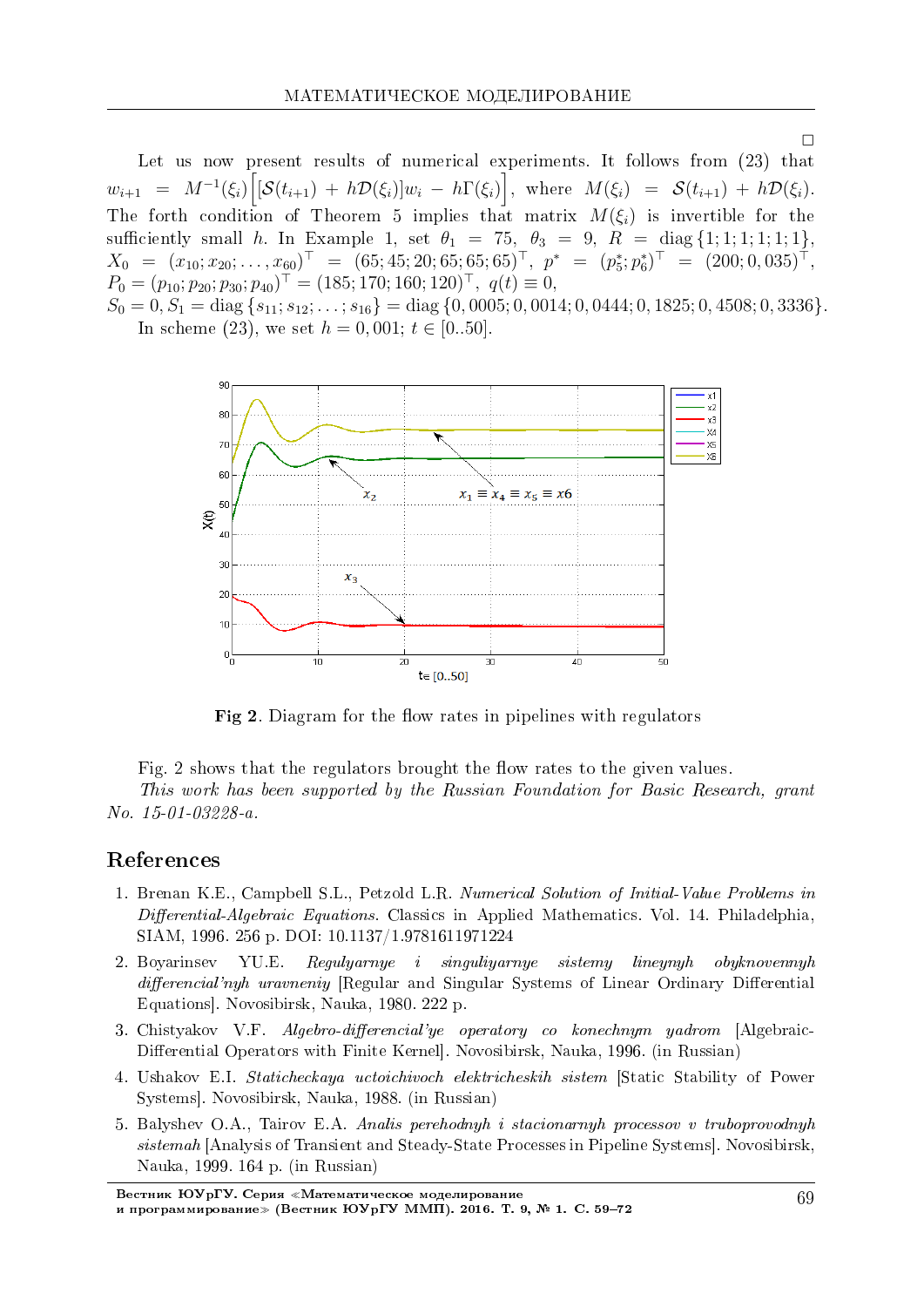- 6. Sviridyuk G.A. Quasistationary Trajectories of Semilinear Dynamical Equations of Sobolev Type. Russian Academy of Sciences. Izvestiya Mathematics 1993, vol. 57, no. 3, p. 601–614. DOI: 10.1070/IM1994v042n03ABEH001547
- 7. Sviridyuk G.A., Zagrebina S.A. Verigin's Problem for Linear Equations of the Sobolev Type with Relatively p-Sectorial Operators. Differential Equations, 2002, vol. 38, no. 12, pp. 1745-1752.
- 8. Manakova N.A., Bogatyreva E.A. On the Solution of the Dirichlet Problem for the Cauchy  $B =$  Barenblatt  $-$  Gilman. The Bulletin of Irkutsk State University. Series: Mathematics, 2014, vol. 7, pp.  $52-60$ . (in Russian)
- 9. Merenkov A.P., Hasilev V.Ya. Teoriya gidravlichekih cepey [Theory of Hydraulic Circuits], Moscow, Nauka, 1985. 277 p. (in Russian)
- 10. Chistyakova E.V., Levin A.A., Chistyakov V.F. [Analysis of the Hydraulic Circuits in the Quasi-Unsteady Mode]. Matematicheskoye modelirovanie truboprovodnyh sistem energetiki: trudy XII vserossiiskogo nauchnogo seminara s mezhdunarodnym uchastiem "Matematicheskie modeli i metody analiza i optimalnogo sinteza razvivayushchihsya truboprovodnyh i  $qidravlicheskih sistem''$ . Irkutsk, MESI SB RAS, 2010. pp. 17–27
- 11. Levin A.A., Tairov E.A., Chistyakov V.F. [Solutions of Powerflow in the Coal Pulverization System]. Matematicheskoye modelirovanie truboprovodnyh sistem energetiki: trudy XII vserossiiskogo nauchnogo seminara s mezhdunarodnym uchastiem "Matematicheskie modeli i metody analiza i optimalnogo sinteza razvivayushchihsya truboprovodnyh i gidravlicheskih  $sistem$ ". Irkutsk, MESI SB RAS, 2010. pp. 27-39
- 12. Demidovich B.P. Lekcii po teorii matematicheskoy ustoychivosti [Lectures on Mathematical Theory of Stability. Moscow, Nauka, 1967.
- 13. Gantmacher F.R. The Theory of Matrices. N.Y., Chelsea Publishing Company, 1959.
- 14. Chistyakov V.F. [On a Rough Index of Nonlinear Differential-Algebraic Systems].  $Trudu$ XII Baikal'skoy mezdunarodnoy konferencii "Metody optimizacii i ih prilozeniya" II, Irkutsk,  $2001$ , pp.  $213-218$ .
- 15. Hassard B.D., Kazarinoff N.D., Wan Y.-H.*Theory and Applications of Hopf Bifurcation*. Cambridge, London, N.Y., Rochelle, Melbouren, Sydney, Cambridge University Press, 1981.
- 16. Bulatov M.V. Transformation of Algebro-Differential Systems of Equations. Computational Mathematics and Mathematical Physics 1994, vol. 34, no. 3, pp. 301–311.
- 17. Chistyakov V.F., Chistyakov E.V. On the Existence of Periodic Solutions of Differential-Algebraic Equations. Sib. Zh. Ind. Mat., 2006, vol. 9, no. 3, pp.  $148-158$ .
- 18. Keller A.V. Issledovanie ogranichennyh risheniy lineynyh uravneniy tipa Soboleva [The study of Bounded Solutions of Linear Equations of Sobolev Type. Dissertation of the Candidate of Physical and Mathematical Sciences]. Chelyabinsk, 1997, 115 p.
- 19. Sagadeeva M.A., Fedorov V.E. Solutions, Bounded on the Line, of Sobolev-Type Linear Equations with Relatively Sectorial Operators. Russian Mathematics (Izvestiya VUZ.  $Matematika$ , 2005, vol. 49, no. 4, pp. 77-80.
- 20. Chistyakov E.V., Chistyakov V.F. On the Solvability of Degenerate Quasilinear Systems of Integro-Differential Equations of the General Form. Computational Technologies, 2011, vol. 16, no. 5, pp. 100–114. (in Russian)

Received August 4, 2015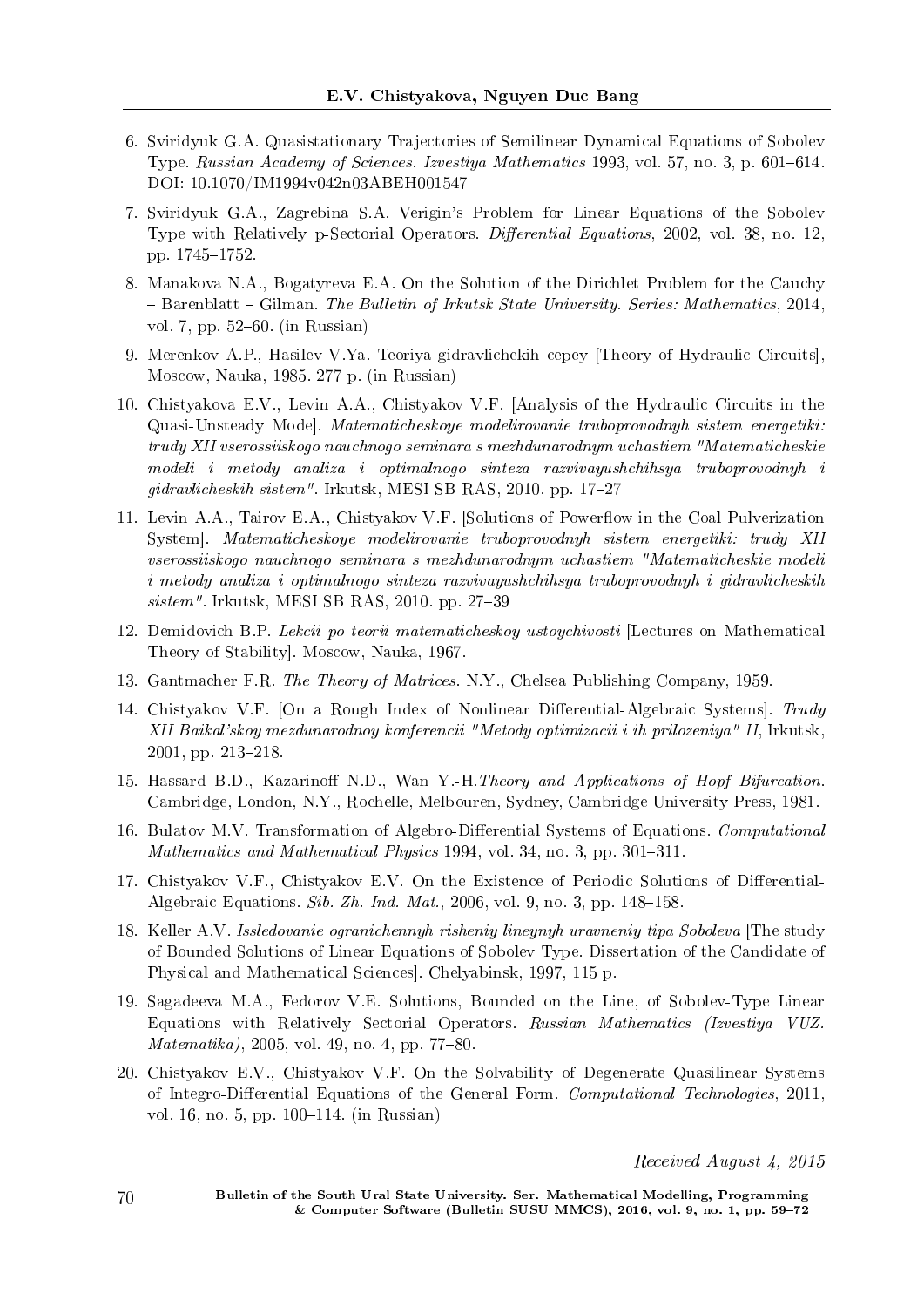#### УДК 519.711.3

DOI: 10.14529/mmp160105

# ИССЛЕДОВАНИЕ МОДЕЛЕЙ НЕСТАЦИОНАРНЫХ ГИДРАВЛИЧЕСКИХ ЦЕПЕЙ НА ОСНОВЕ ТЕОРИИ ВЫРОЖДЕННЫХ СИСТЕМ ИНТЕГРО-ДИФФЕРЕНЦИАЛЬНЫХ УРАВНЕНИЙ

#### Е.В. Чистякова, Нгуен Дык Банг

Анализ сложных гидравлических систем, электрических цепей, электронных схем, химических реакций и т.д. часто приводит к необходимости решать системы взаимосвязанных дифференциальных и алгебраических уравнений. Если процесс обладает последействием, то такие системы могут включать интегральные уравнения. Данная работа посвящена моделированию гидравлических цепей с помощью вырожденных интегро-дифференциальных уравнений. Приводятся теоретические результаты, с помощью которых изучаются качественные свойства рассматриваемых систем и строятся эффективные численные методы. В работе рассмотрена модель гидравлической цепи пароводяного тракта прямоточного котла, предложен численный метод решения. Экспериментальные результаты показали, что теория вырожденных систем интегродифференциальных уравнений хорошо работает при моделировании процессов, протекающих в гидравлических системах.

Keywords: дифференциально-алгебрачиеские уравнения; интегро-алгебраические уравнения; гидравлические цепи; индекс, численные методы.

# Литература

- 1. Brenan, K.E. Numerical Solution of Initial-Value Problems in Differential-Algebraic Equations / K.E. Brenan, S.L. Campbell, L.R. Petzold // Classics in Applied Mathematics.  $-$ Philadelphia:  $SIAM. - 1996.$  No  $14. - 256$  p.
- 2. Бояринцев, Ю.Е. Регулярные и сингулярные системы линейных обыкновенных дифференциальных уравнений / Ю.Е. Бояринцев. – Новосибирск: Наука, 1980. – 222 с.
- 3. Чистяков, В. Ф. Алгебро-дифференциальные операторы с конечным ядром / В.Ф. Чистяков. - Новосибирск: Наука, 1996.
- 4. Ушаков, Е.И. Статическая устойчивость электрических систем / Е.И. Ушаков. Новосибирск: Наука, 1988.
- 5. Балышев О.А. Анализ переходных и стационарных процессов в трубопроводных системах (Теоретичесие и экспериментальные аспекты) / О.А. Балышев, Э.А. Таиров. -Новосибирск: Наука, 1999. - 164 с.
- 6. Свиридюк, Г.А. Квазистационарные траектории полулинейных динамических уравнений типа Соболева / Г.А. Свиридюк // Известия РАН. Серия математическая. - 1993. -T. 57,  $\mathbb{N}^2$  3. - C. 192-207.
- 7. Свиридюк, Г.А. Задача Веригина для линейных уравнений соболевского типа с относительно р-секториальными операторами / Г.А. Свиридюк, С.А. Загребина // Дифференциальные уравнения. - 2002. - Т. 38, № 12. - С. 1646-1652.
- 8. Манакова, Н.А. О решении задачи Дирихле Коши для уравнения Баренблатта Гильмана / Н.А. Манакова, Е.А. Богатырева // Известия Иркутского государственного университетата. Серия: Математика. - 2014. - Т. 7. - С. 52-60.